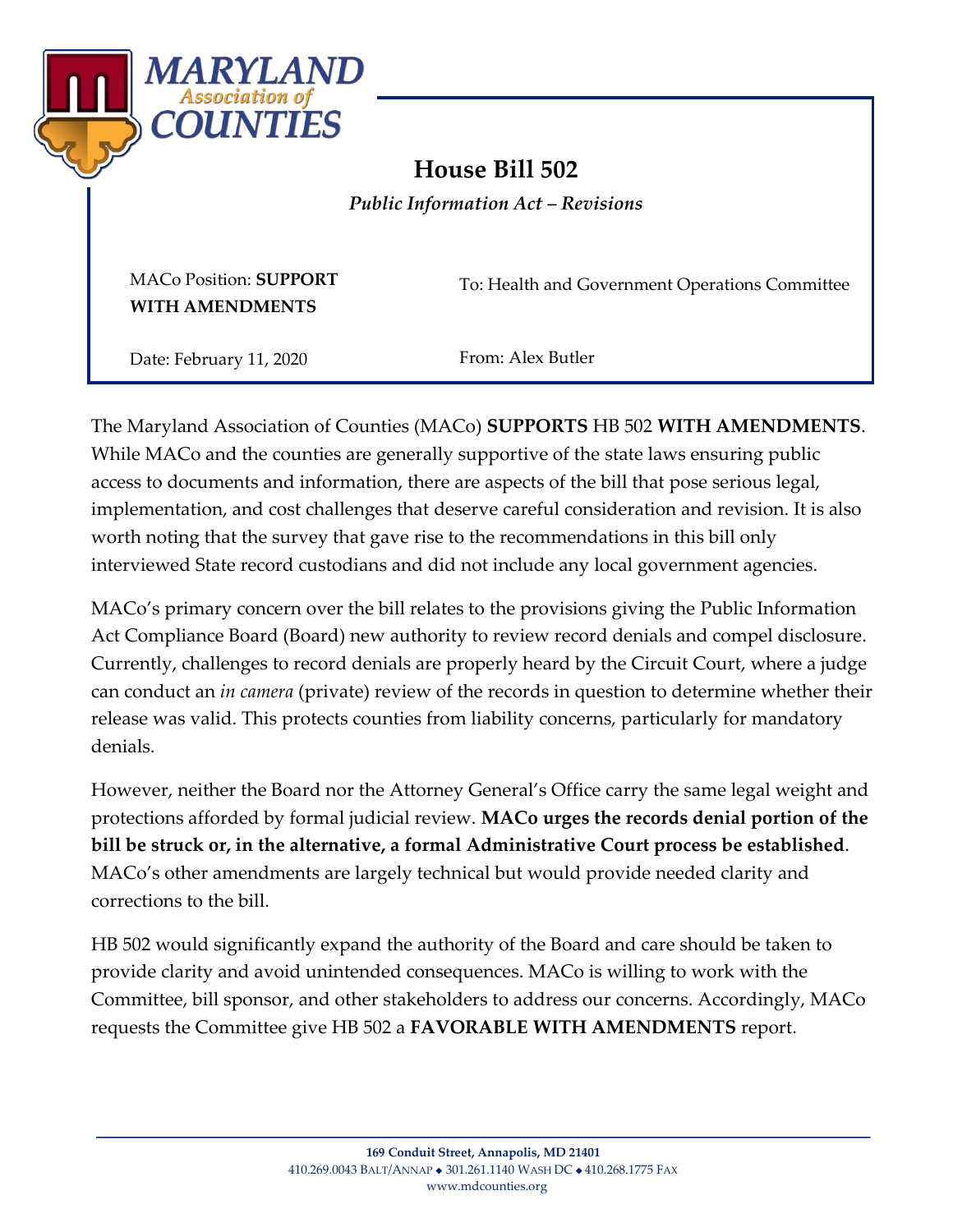**Proposed "reprint" draft of HB 502, with MACo suggested amendments. Full amendment language lessened the readability of the document, but will be provided to Committee Counsel.**

## **HOUSE BILL 502**

P3 0lr1431 CF 0lr3176

By: **Delegates Lierman, Barron, Carr, Cox, Cullison, Grammer, Guyton, Hill, Kerr, R. Lewis, Love, Moon, and K. Young** Introduced and read first time: January 24, 2020 Assigned to: Health and Government Operations

#### A BILL ENTITLED

AN ACT concerning

#### **Public Information Act – Revisions**

FOR the purpose of requiring each official custodian to adopt a certain policy of proactive disclosure; providing that the policy may vary in a certain manner and include the publication of certain records or information; requiring each official custodian to publish a certain annual report on a certain website, to the extent practicable; requiring the report of an official custodian to include certain information; requiring a certain member of the Public Information Act Compliance Board to have served as a custodian, rather than an official custodian, in the State; requiring two members of the Board, rather than one member, to be attorneys; requiring one member of the Board to be knowledgeable about electronic records; requiring the Office of the Attorney General to provide at least a certain number of staff members to assist the Board and requiring the Office of the Public Access Ombudsman to carry out certain duties; requiring the Board to receive, review, and resolve certain complaints from applicants and applicants' designated representatives and certain complaints from a custodian; altering the minimum fee charged under which the Board is required to take certain actions with regard to a complaint; requiring the Board to order a custodian to take certain actions under certain circumstances; requiring the Board to issue an order authorizing a custodian to take certain actions under certain circumstances; requiring the Board to adopt certain regulations; altering the circumstances under which an applicant or an applicant's designated representative is authorized to file a certain written complaint; authorizing a custodian to file a certain complaint under certain circumstances; altering the time period within which a certain complaint must be filed; altering the time period within which a certain response must be filed; requiring a custodian to provide certain information to the Board on request; requiring a custodian or an applicant, on request of the Board, to provide a certain affidavit; requiring the Board to maintain the confidentiality of certain records and information; altering certain time periods within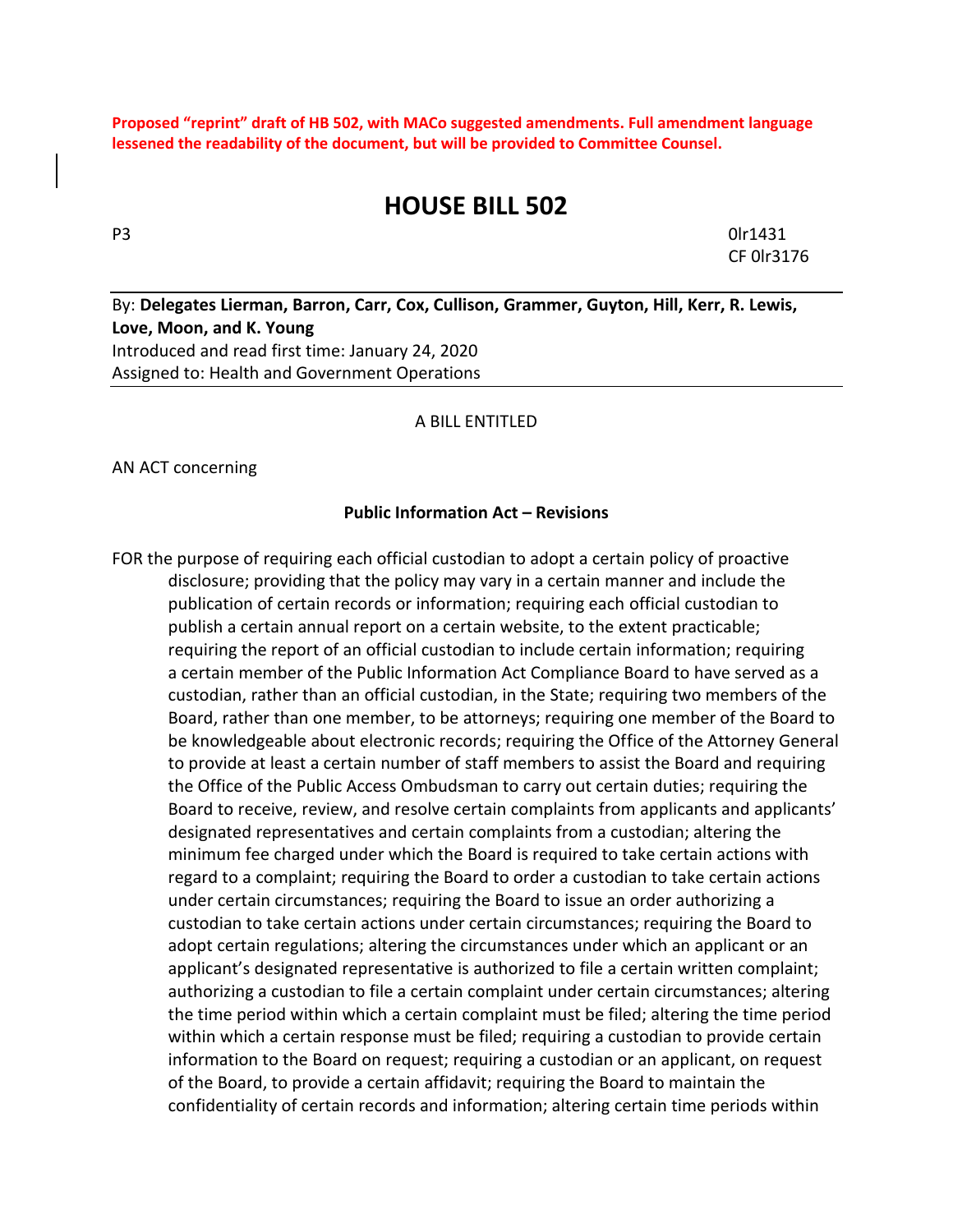which the Board must issue certain decisions and opinions under certain circumstances; requiring the Ombudsman to issue a certain final determination within a certain period of time except under certain circumstances; requiring the Ombudsman to inform the applicant and the custodian of the availability of certain review by the Board under certain circumstances; authorizing the Ombudsman to disclose certain information to certain persons; authorizing the Ombudsman to transfer certain information to the Board under certain circumstances; requiring the Ombudsman to submit a certain annual report to the Governor and the General Assembly; requiring the Ombudsman's report to include certain information; prohibiting a custodian from failing to respond to an application for the inspection of a public record within certain time limits except under certain circumstances; prohibiting a custodian who violates a certain provision of this Act from charging a certain fee; requiring the Office of the Attorney General to allocate certain staff members on or before a certain date; making stylistic and conforming changes; and generally relating to the Public Information Act.

BY repealing and reenacting, without amendments,

Article – General Provisions Section 4–101(a) and (c) and 4–1B–01 Annotated Code of Maryland (2019 Replacement Volume)

BY adding to

Article – General Provisions Section 4–104 and 4–105 Annotated Code of Maryland (2019 Replacement Volume)

BY repealing and reenacting, with amendments, Article – General Provisions Section 4–1A–02(a), 4–1A–03(d), 4–1A–04 through 4–1A–07, 4–1B–02(b), 4–1B–04, and 4–4027 Annotated Code of Maryland (2019 Replacement Volume)

SECTION 1. BE IT ENACTED BY THE GENERAL ASSEMBLY OF MARYLAND, That the Laws of Maryland read as follows:

#### **Article – General Provisions**

 $4 - 101$ .

(a) In this title the following words have the meanings indicated.

(c) "Board" means the State Public Information Act Compliance Board.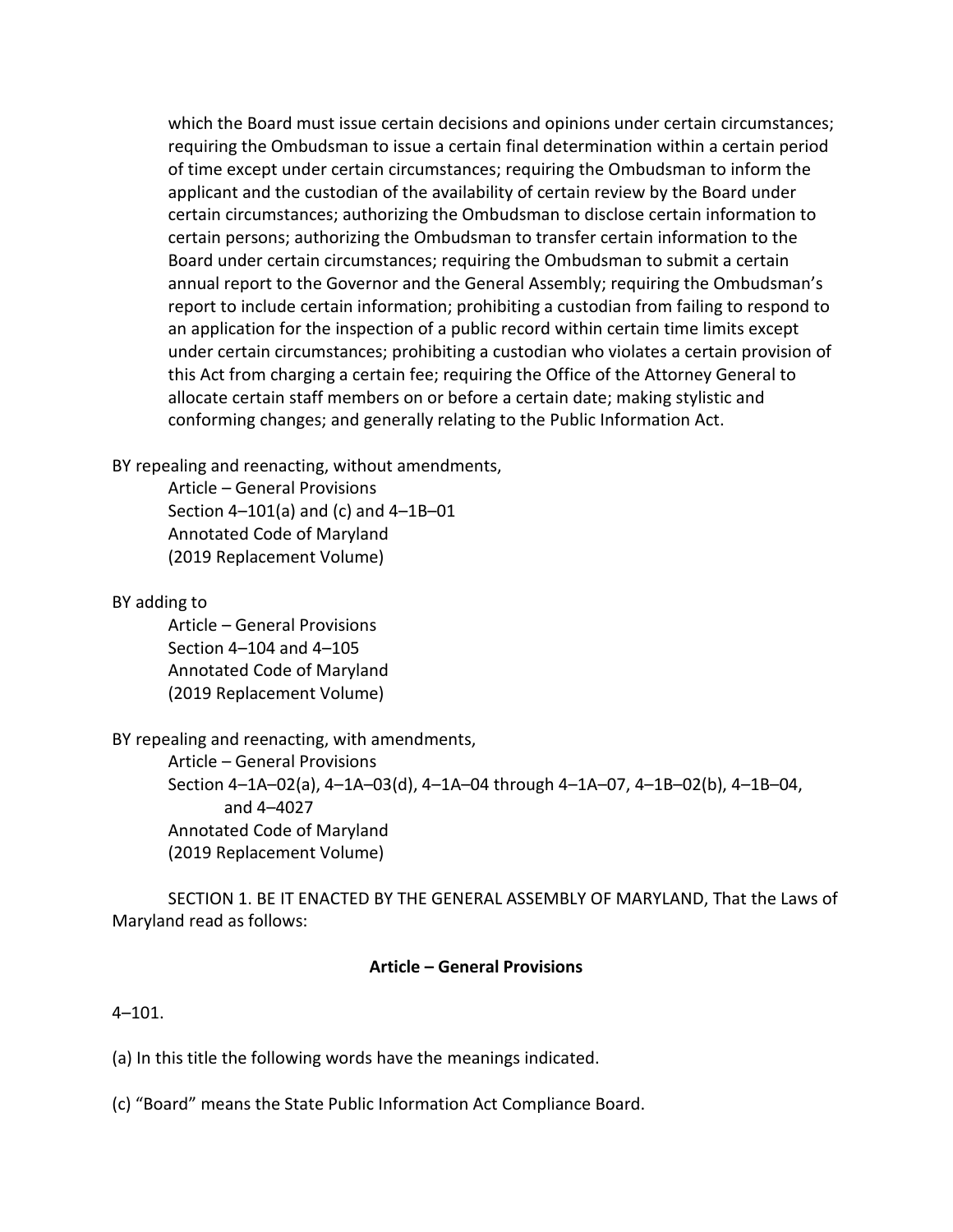**4–104.**

**(A) EACH OFFICIAL CUSTODIAN SHALL ADOPT A POLICY OF PROACTIVE DISCLOSURE OF PUBLIC RECORDS THAT ARE AVAILABLE FOR INSPECTION UNDER THIS TITLE.**

**(B) THE POLICY ADOPTED UNDER SUBSECTION (A) OF THIS SECTION MAY:**

**(1) VARY AS APPROPRIATE TO THE TYPE OF PUBLIC RECORD AND TO REFLECT THE STAFF AND BUDGETARY RESOURCES OF THE GOVERNMENTAL UNIT; AND**

**(2) INCLUDE PUBLICATION OF PUBLIC RECORDS ON THE WEBSITE OF THE GOVERNMENTAL UNIT OR PUBLICATION OF PRIOR RESPONSES TO REQUESTS FOR INSPECTION MADE UNDER THIS TITLE.**

**4–105.**

**(A) ON OR BEFORE JULY 1 EACH YEAR, EACH OFFICIAL CUSTODIAN SHALL PUBLISH ON THE WEBSITE OF THE GOVERNMENTAL UNIT, TO THE EXTENT PRACTICABLE, A REPORT ON THE REQUESTS RECEIVED DURING THE IMMEDIATELY PRECEDING CALENDAR YEAR UNDER THIS TITLE FOR INSPECTION OF PUBLIC RECORDS OF THE GOVERNMENTAL UNIT.**

**(B) THE REPORT SHALL INCLUDE:** 

**(1) THE NUMBER OF REQUESTS RECEIVED UNDER THIS TITLE, INCLUDING:**

**(I) THE NUMBER OF REQUESTS GRANTED OR DENIED WITHIN 10 BUSINESS** 

**DAYS;**

**(II) THE NUMBER OF REQUESTS GRANTED OR DENIED WITHIN 30 DAYS;**

**AND** 

**(III) THE NUMBER OF REQUESTS GRANTED OR DENIED IN MORE THAN 30 DAYS AND THE REASONS FOR THE DELAYS, INCLUDING THE NUMBER OF EXTENSIONS REQUESTED AND THE NUMBER OF REQUESTS THAT WERE THE SUBJECT OF DISPUTE RESOLUTION UNDER § 4–1B–04 OF THIS TITLE;**

- **(2) THE OUTCOMES OF THE REQUESTS, INCLUDING:**
	- **(I) THE TOTAL NUMBER OF REQUESTS GRANTED IN FULL;**
	- **(II) THE TOTAL NUMBER OF REQUESTS GRANTED IN PART;**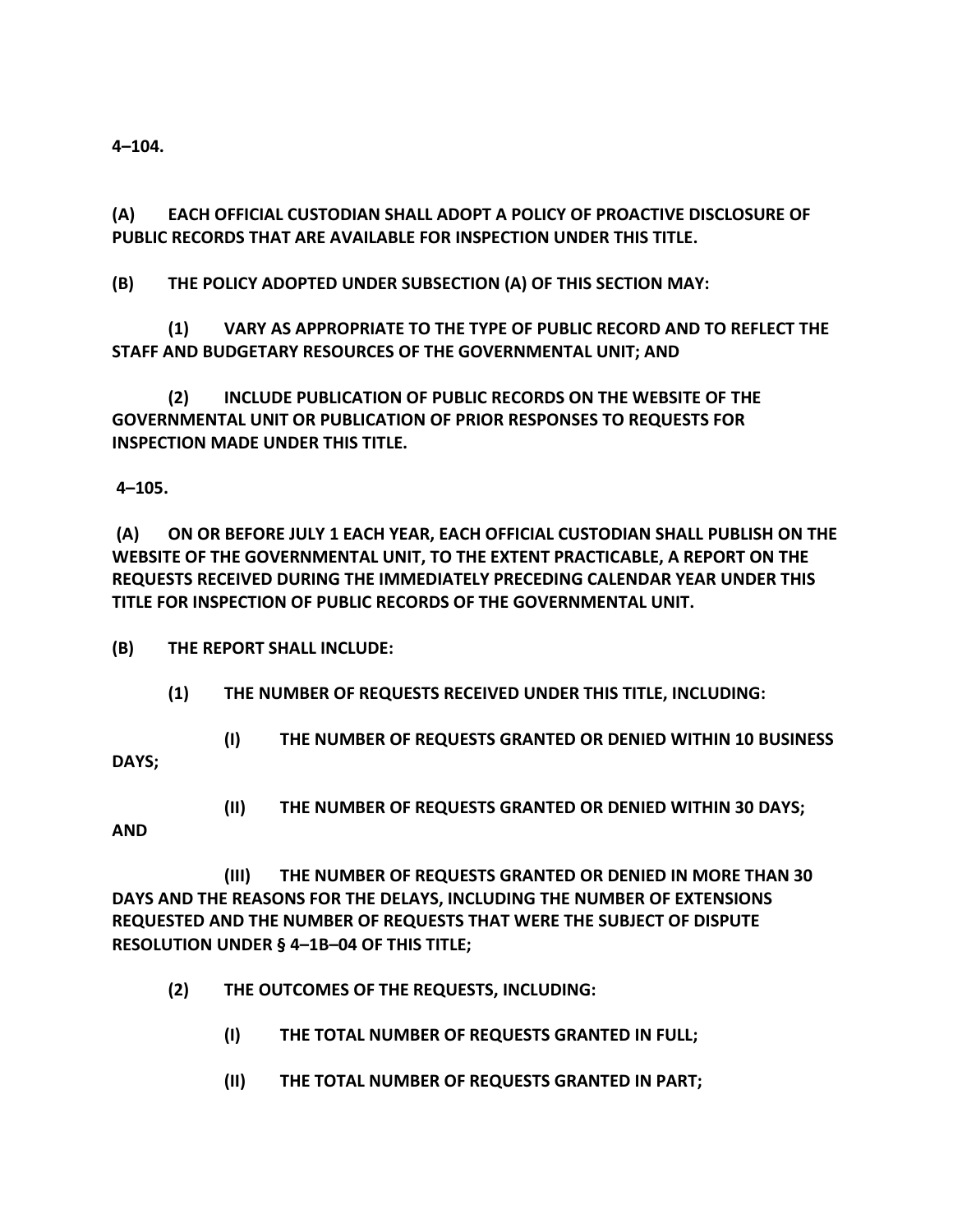**(III) THE TOTAL NUMBER OF REQUESTS DENIED IN FULL; AND**

**(IV) THE TOTAL NUMBER OF REQUESTS FOR WHICH REDACTED PUBLIC RECORDS WERE PROVIDED;** 

**(3) THE AMOUNT OF FEES CHARGED UNDER § 4–206 OF THIS TITLE;**

**(4) THE NUMBER OF FEE WAIVERS GRANTED UNDER § 4–206(E) OF THIS TITLE; AND**

**(5) A DESCRIPTION OF EFFORTS BY THE GOVERNMENTAL UNIT TO PROACTIVELY DISCLOSE INFORMATION IN ACCORDANCE WITH THE POLICY ADOPTED UNDER § 4–104 OF THIS SUBTITLE.**

4–1A–02.

(a) (1) The Board consists of five members.

(2) (i) One member of the Board shall be a representative:

1. from a nongovernmental nonprofit group that is organized in the

State;

2. who works on issues related to transparency or open

government; and

3. who is nominated by representatives of the open government and news media communities.

- (ii) One member of the Board shall:
	- 1. have knowledge of the provisions of this title;

2. have served as **[**an official**] A** custodian in the State as defined in § 4–101(d) of this title; and

3. be nominated by the Maryland Association of Counties and the Maryland Municipal League.

- (iii) 1. Three members of the Board shall be private citizens of the State.
	- 2. A private citizen member of the Board may not be:

A. a custodian of a public record;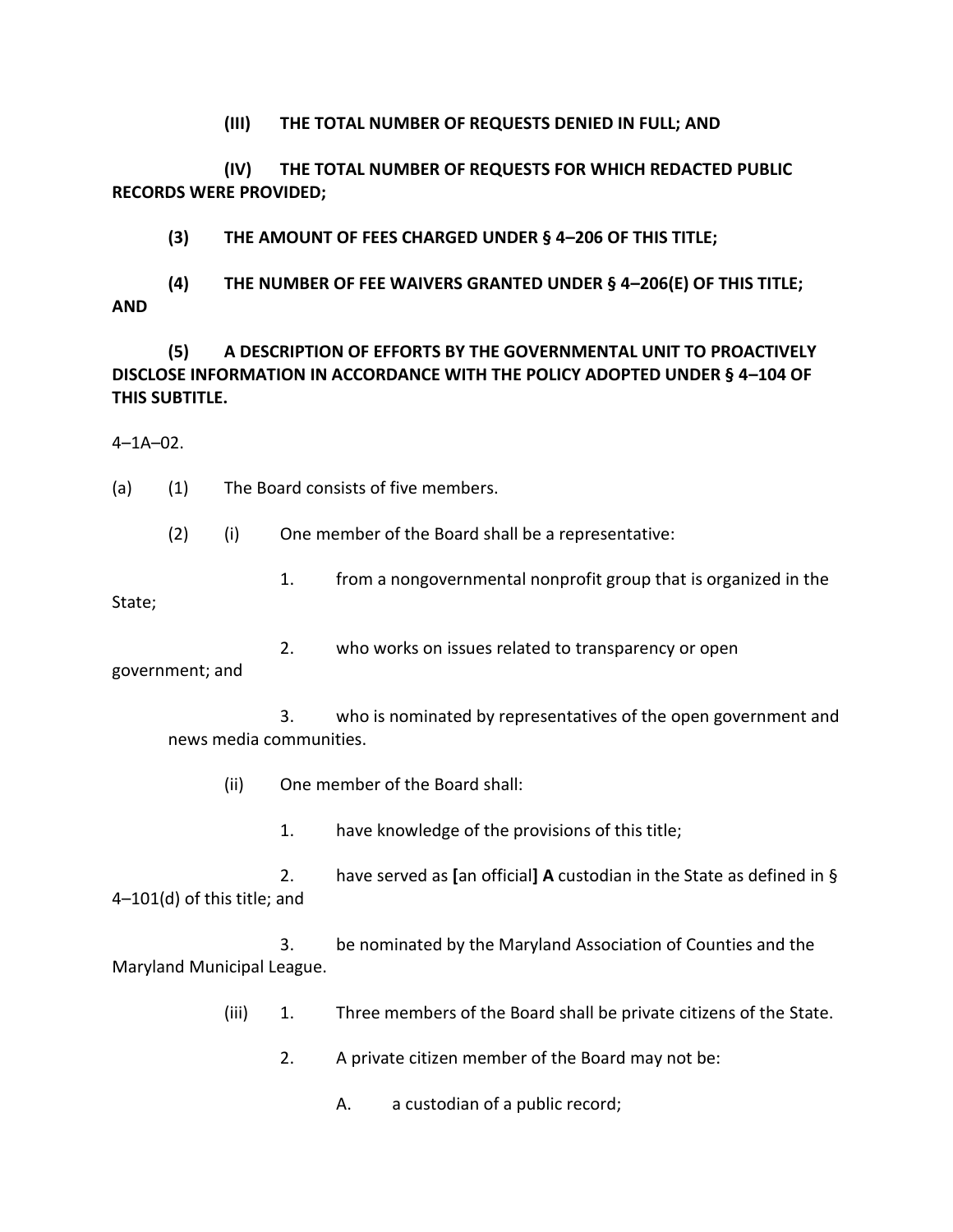B. a member of the news media; or

C. a staff member or spokesperson for an organization that represents the interests of custodians or applicants for public records.

(3) At least **[**one member**] TWO MEMBERS** of the Board shall be **[**an attorney**] ATTORNEYS** admitted to the Maryland Bar.

### **(4) AT LEAST ONE MEMBER OF THE BOARD SHALL BE KNOWLEDGEABLE ABOUT ELECTRONIC RECORDS, INCLUDING ELECTRONIC STORAGE, RETRIEVAL, REVIEW, AND REPRODUCTION TECHNOLOGIES.**

**[**(4)**] (5)** (i) The Governor shall publish, on the website of the Office of the Governor, notice of the Governor's intent to consider applicants for positions on the Board.

- (ii) The notice shall include:
	- 1. application procedures;
	- 2. criteria for evaluating an applicant's qualifications; and
	- 3. procedures for resolving any conflicts of interest.

(iii) The Governor shall solicit recommendations for positions on the Board from representatives of the custodian, news media, and nonprofit communities.

(iv) 1. An individual may submit to the Governor an application for membership on the Board as provided under subparagraph (ii) of this paragraph.

2. The names and qualifications of applicants shall be posted on the website of the Office of the Governor.

(v) When evaluating an applicant, the Governor shall:

1. consider the need for geographic, political, racial, ethnic, cultural, and gender diversity on the Board; and

2. ensure the neutrality of the Board.

**[**(5)**] (6)** Subject to paragraphs (2) **[**and (3)**] THROUGH (4)** of this subsection and with the advice and consent of the Senate, the Governor shall appoint the members of the Board from the pool of applicants under paragraph **[**(4)**] (5)** of this subsection.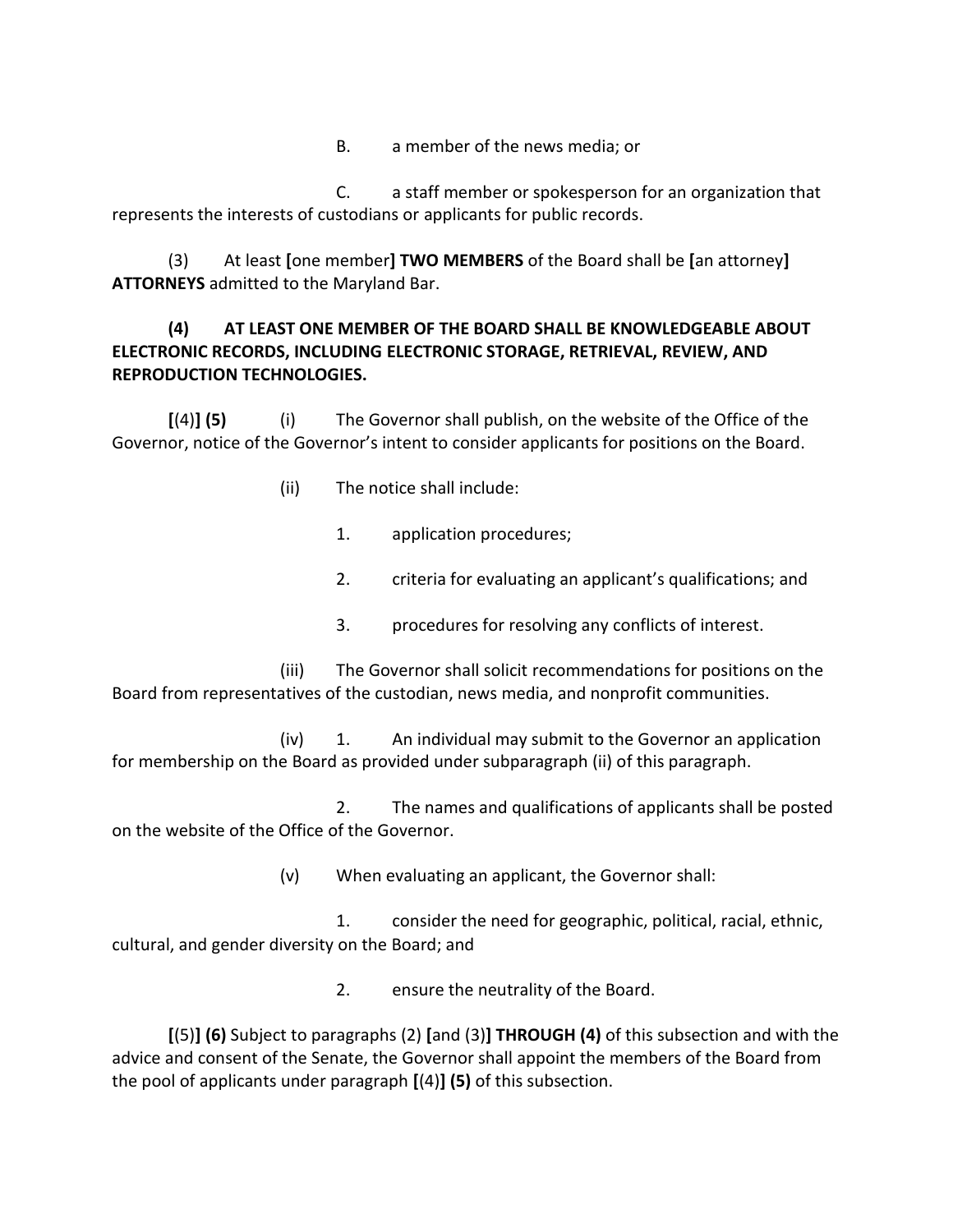$4 - 1A - 03$ .

(d) **(1) [**The**] SUBJECT TO PARAGRAPH (2) OF THIS SUBSECTION, THE** Office of the Attorney General shall provide staff and office space for the Board.

**(2) THE OFFICE OF THE ATTORNEY GENERAL SHALL PROVIDE AT LEAST FOUR STAFF MEMBERS TO ASSIST THE BOARD AND THE OFFICE OF THE PUBLIC ACCESS OMBUDSMAN TO CARRY OUT THE DUTIES OF THE BOARD UNDER THIS SUBTITLE AND THE OFFICE UNDER SUBTITLE 1B OF THIS TITLE.**

4–1A–04.

(a) The Board shall:

(1) receive, review, and, subject to  $\S$  4–1A–07 of this subtitle, resolve complaints filed under § 4–1A–05 of this subtitle from any applicant or the applicant's designated representative alleging that a custodian:

**(I) DENIED INSPECTION OF A PUBLIC RECORD IN VIOLATION OF THIS TITLE;** 

**(II)** charged an unreasonable fee under § 4–206 of this title **OF MORE THAN \$200**;

**(III)(II) UNREASONABLY FAILED TO WAIVE A FEE UNDER § 4–206(E) OF THIS** 

**TITLE; OR**

**(IV)(III)FAILED TO RESPOND TO A REQUEST FOR A PUBLIC RECORD WITHIN THE TIME LIMITS ESTABLISHED UNDER § 4–203(C)(1(I) OF THIS TITLE;**

(2) issue a written opinion as to whether a violation has occurred; and

(3) **IF THE BOARD OPINES THAT A VIOLATION OCCURRED, ORDER THE CUSTODIAN TO:**

**(I) IF THE BOARD FINDS THAT THE CUSTODIAN HAS DENIED INSPECTION OF A PUBLIC RECORD IN VIOLATION OF THIS TITLE, PRODUCE THE PUBLIC RECORD FOR INSPECTION;** 

**(II)(I)** if the Board finds that the custodian charged an unreasonable fee under § 4–206 of this title, [order the custodian to] reduce the fee to an amount determined by the Board to be reasonable and refund the difference;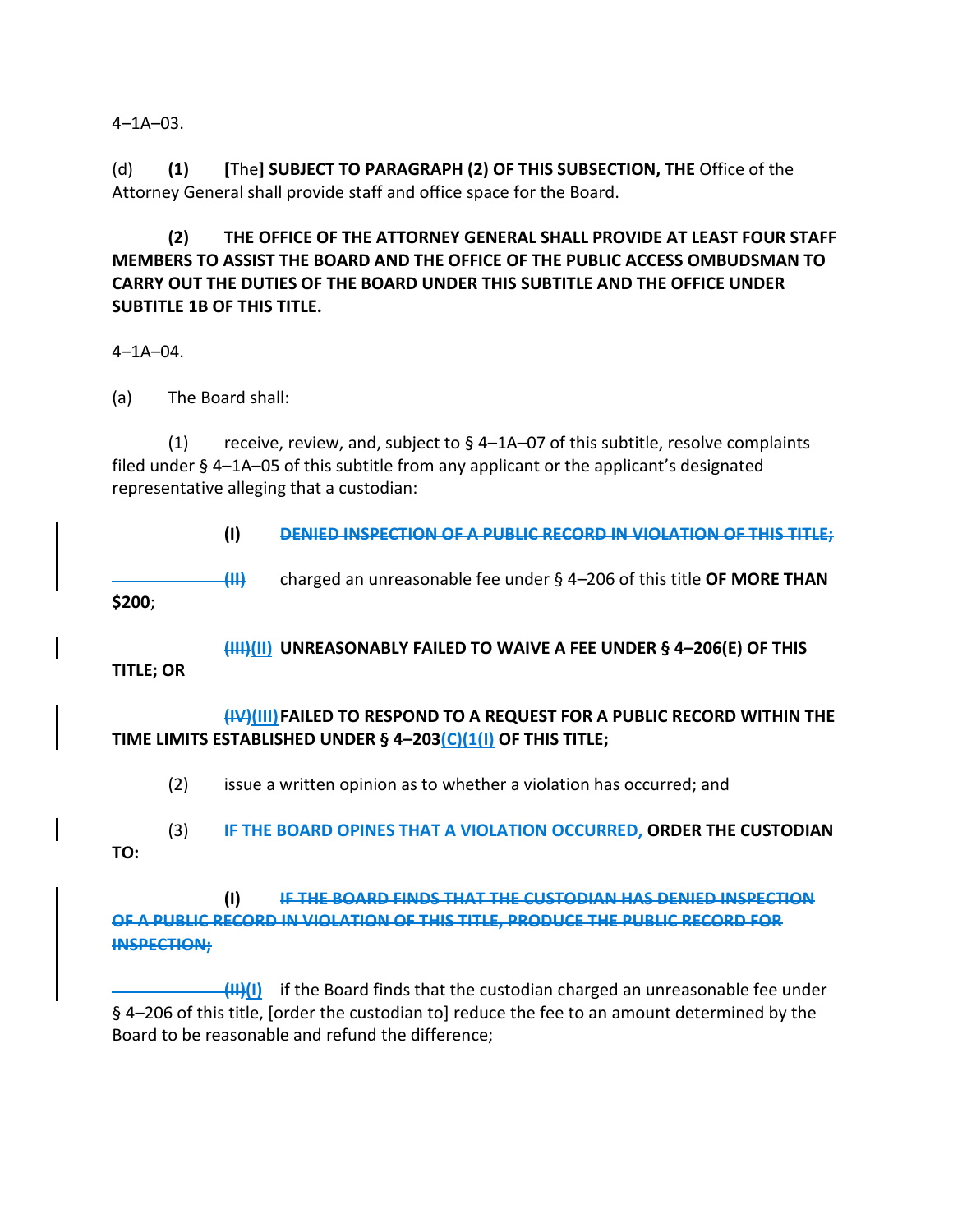**(III)(II) IF THE BOARD FINDS THAT THE CUSTODIAN UNREASONABLY FAILED TO WAIVE A FEE UNDER § 4–206(E) OF THIS TITLE, WAIVE THE FEE OR RECONSIDER THE FEE WAIVER REQUEST; OR**

**(IV) IF THE BOARD FINDS THAT THE CUSTODIAN FAILED TO RESPOND TO A REQUEST FOR A PUBLIC RECORD WITHIN THE TIME LIMITS ESTABLISHED UNDER § 4–203 OF THIS TITLE, PROMPTLY RESPOND AND, AT THE BOARD'S DISCRETION, WAIVE ANY RECONSIDER ANY FEE THE CUSTODIAN IS OTHERWISE ENTITLED TO CHARGE UNDER § 4–206 OF THIS TITLE.**

**(B) THE BOARD SHALL:**

**(1) RECEIVE, REVIEW, AND, SUBJECT TO § 4–1A–07 OF THIS SUBTITLE, RESOLVE COMPLAINTS FILED UNDER § 4–1A–05 OF THIS SUBTITLE FROM ANY CUSTODIAN ALLEGING THAT AN APPLICANT'S REQUEST OR PATTERN OF REQUESTS IS FRIVOLOUS, VEXATIOUS, OR IN BAD FAITH;**

**(2) ISSUE A WRITTEN OPINION AS TO WHETHER THE APPLICANT'S REQUEST OR PATTERN OF REQUESTS IS FRIVOLOUS, VEXATIOUS, OR IN BAD FAITH; AND** 

**(3) IF THE BOARD FINDS THAT THE APPLICANT'S REQUEST IS FRIVOLOUS, VEXATIOUS, OR IN BAD FAITH, BASED ON THE TOTALITY OF THE CIRCUMSTANCES INCLUDING THE NUMBER AND SCOPE OF THE APPLICANT'S PAST REQUESTS AND THE CUSTODIAN'S RESPONSES TO PAST REQUESTS AND EFFORTS TO COOPERATE WITH THE APPLICANT, ISSUE AN ORDER AUTHORIZING THE CUSTODIAN TO:**

**(I) IGNORE THE REQUEST THAT IS THE SUBJECT OF THE CUSTODIAN'S COMPLAINT; OR**

**(II) RESPOND TO A LESS BURDENSOME VERSION OF THE REQUEST WITHIN A REASONABLE TIME FRAME, AS DETERMINED BY THE BOARD.**

**[**(b)**] (C)** The Board shall:

#### **(1) ADOPT REGULATIONS TO CARRY OUT SUBTITLES 1A AND 1B OF THIS TITLE;**

**[**(1)**] (2)** study ongoing compliance with this title by custodians; and

**[**(2)**] (3)** make recommendations to the General Assembly for improvements to this title.

**[**(c)**] (D)**(1) On or before October 1 of each year, the Board shall submit a report to the Governor and, subject to § 2–1257 of the State Government Article, the General Assembly.

(2) The report shall: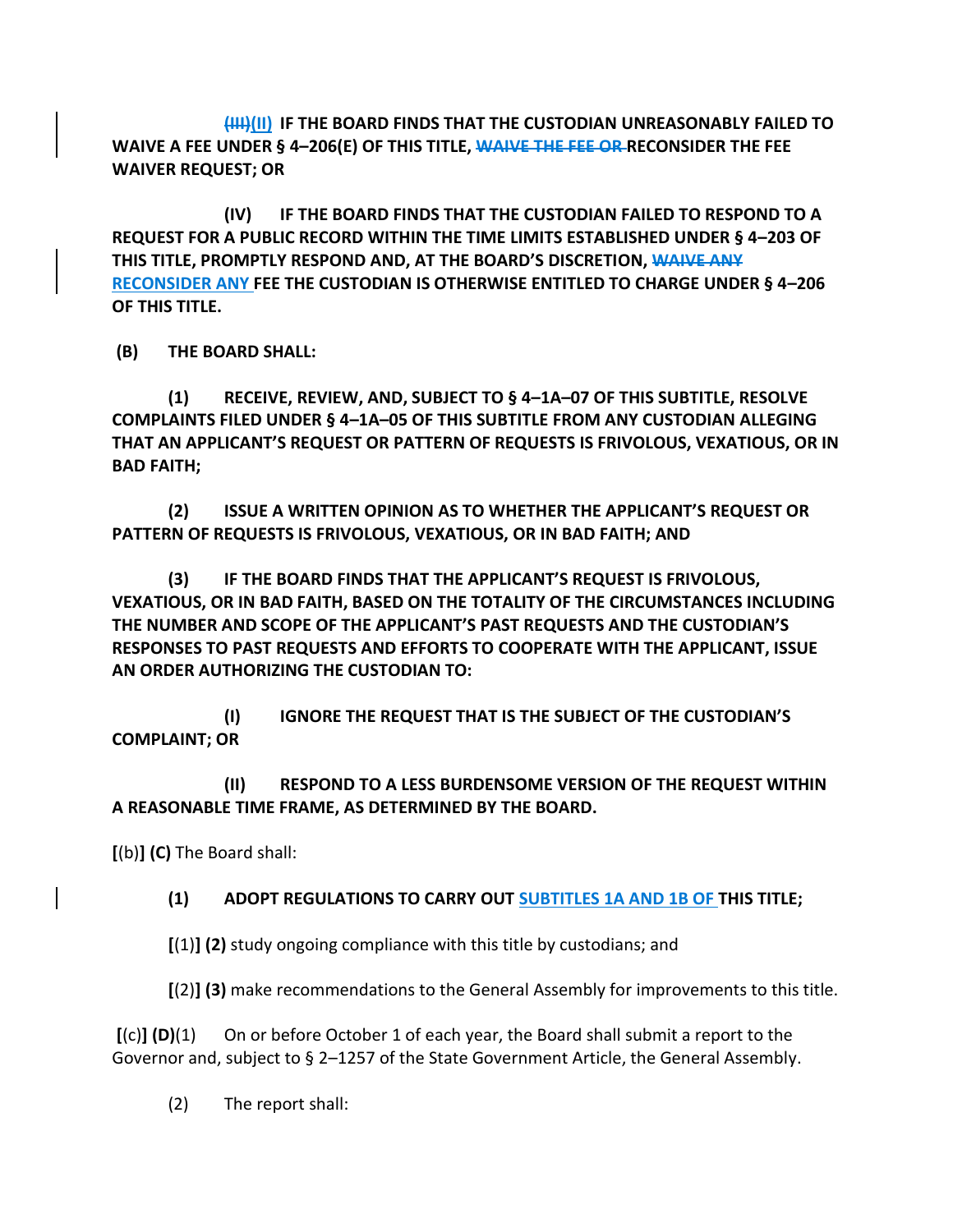- (i) describe the activities of the Board;
- (ii) describe the opinions of the Board;
- (iii) state the number and nature of complaints filed with the Board; and
- (iv) recommend any improvements to this title.

 $4 - 1A - 05$ .

(a) Any applicant **[**or**],** the applicant's designated representative**, OR A CUSTODIAN** may file a written complaint with the Board seeking a written opinion and order from the Board **UNDER § 4–1A–04 OF THIS SUBTITLE** if:

(1) **[**a custodian charged a fee under § 4–206 of this title of more than \$350**] THE COMPLAINANT HAS ATTEMPTED TO RESOLVE THE DISPUTE THROUGH THE OFFICE OF THE PUBLIC ACCESS OMBUDSMAN UNDER § 4–1B–04 OF THIS TITLE**; and

(2) **[**the complainant alleges in the complaint that the fee is unreasonable**] THE PUBLIC ACCESS OMBUDSMAN HAS ISSUED A FINAL DETERMINATION STATING THAT THE DISPUTE WAS NOT RESOLVED**.

(b) The complaint shall:

(1) identify the custodian **OR APPLICANT** that is the subject of the complaint;

(2) describe the action of the custodian **OR APPLICANT**, the date of the action, and the circumstances of the action;

(3) be signed by the complainant;

(4) if available, include a copy of the original request for public records **AND THE CUSTODIAN'S RESPONSE, IF ANY**; and

(5) be filed within **[**90**] 45** days after the **[**action that is the subject of the complaint occurred**] COMPLAINANT RECEIVES THE FINAL DETERMINATION OF THE PUBLIC ACCESS OMBUDSMAN UNDER § 4–1B–04 OF THIS TITLE**.

## 4–1A–06.

(a) Except as provided in subsection (c) of this section, on receipt of a written complaint, the Board promptly shall: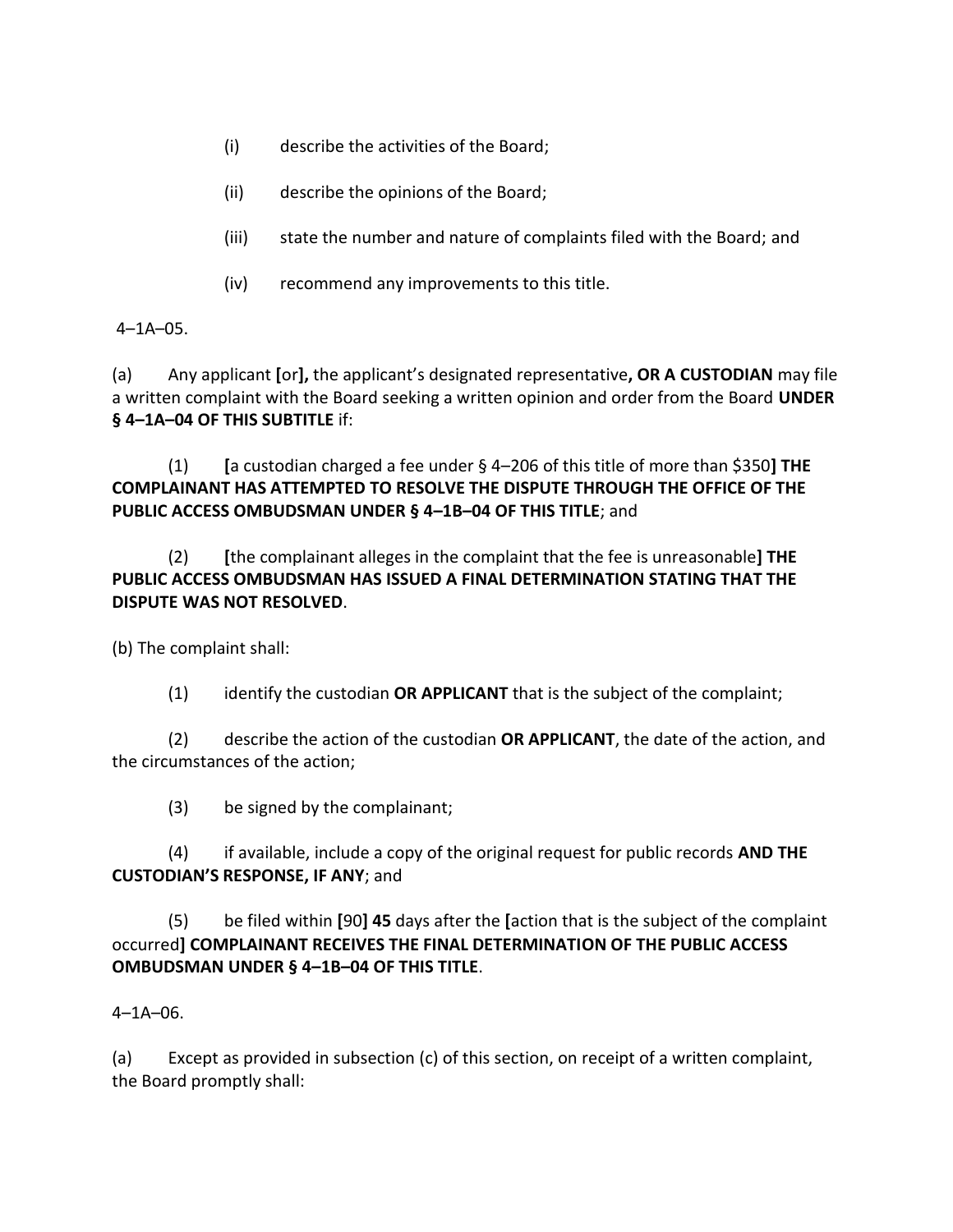(1) send the complaint to the custodian **OR APPLICANT** identified in the complaint; and

(2) request that a response to the complaint be sent to the Board.

(b) (1) The custodian **OR APPLICANT** shall file a written response to the complaint within **[**15**] 30** days after **[**the custodian receives**] RECEIVING** the complaint.

(2) On request of the Board, the custodian shall **[**include with its written response to the complaint**] PROVIDE:**

**(I) IF THE COMPLAINT ALLEGES THAT THE CUSTODIAN FAILED TO RESPOND TO A REQUEST FOR A PUBLIC RECORD WITHIN THE TIME LIMITS ESTABLISHED UNDER § 4– 203(C)(1)(I) OF THIS TITLE, A RESPONSE TO THE REQUEST FOR THE PUBLIC RECORD;**

**(II) IF THE COMPLAINT ALLEGES THAT THE CUSTODIAN DENIED INSPECTION OF A PUBLIC RECORD IN VIOLATION OF THIS TITLE:**

**1. A COPY OF THE PUBLIC RECORD OR DESCRIPTIVE INDEX OF THE PUBLIC RECORD, AS APPROPRIATE; AND** 

**2. THE PROVISION OF LAW ON WHICH THE CUSTODIAN RELIED IN DENYING INSPECTION OF THE PUBLIC RECORD;** 

**(III) IF THE COMPLAINT ALLEGES THAT THE CUSTODIAN CHARGED AN UNREASONABLE FEE UNDER § 4–206 OF THIS TITLE,** the basis for the fee that was charged**; OR**

**(IV) IF THE COMPLAINT ALLEGES THAT THE CUSTODIAN UNREASONABLY FAILED TO WAIVE A FEE UNDER § 4–206 OF THIS TITLE, THE BASIS ON WHICH THE CUSTODIAN DENIED THE WAIVER REQUEST**.

**(3) ON REQUEST OF THE BOARD, A CUSTODIAN OR AN APPLICANT SHALL PROVIDE AN AFFIDAVIT CONTAINING A STATEMENT OF FACTS THAT ARE AT ISSUE IN THE COMPLAINT.**

**(4) (I) THE BOARD SHALL MAINTAIN THE CONFIDENTIALITY OF ANY RECORD OR CONFIDENTIAL INFORMATION SUBMITTED BY A CUSTODIAN OR AN APPLICANT UNDER THIS SUBSECTION THAT IS NOT A PUBLIC RECORD.**

**(II) RECORDS OR INFORMATION PROVIDED TO THE BOARD ARE NOT SUBJECT TO A REQUEST UNDER SECTION 201 OF THIS TITLE.**

(c) If a written response **OR INFORMATION REQUESTED UNDER SUBSECTION (B) OF THIS SECTION** is not received within **[**45**] 30** days after the **[**notice**] REQUEST** is sent, the Board shall decide the case on the facts before the Board.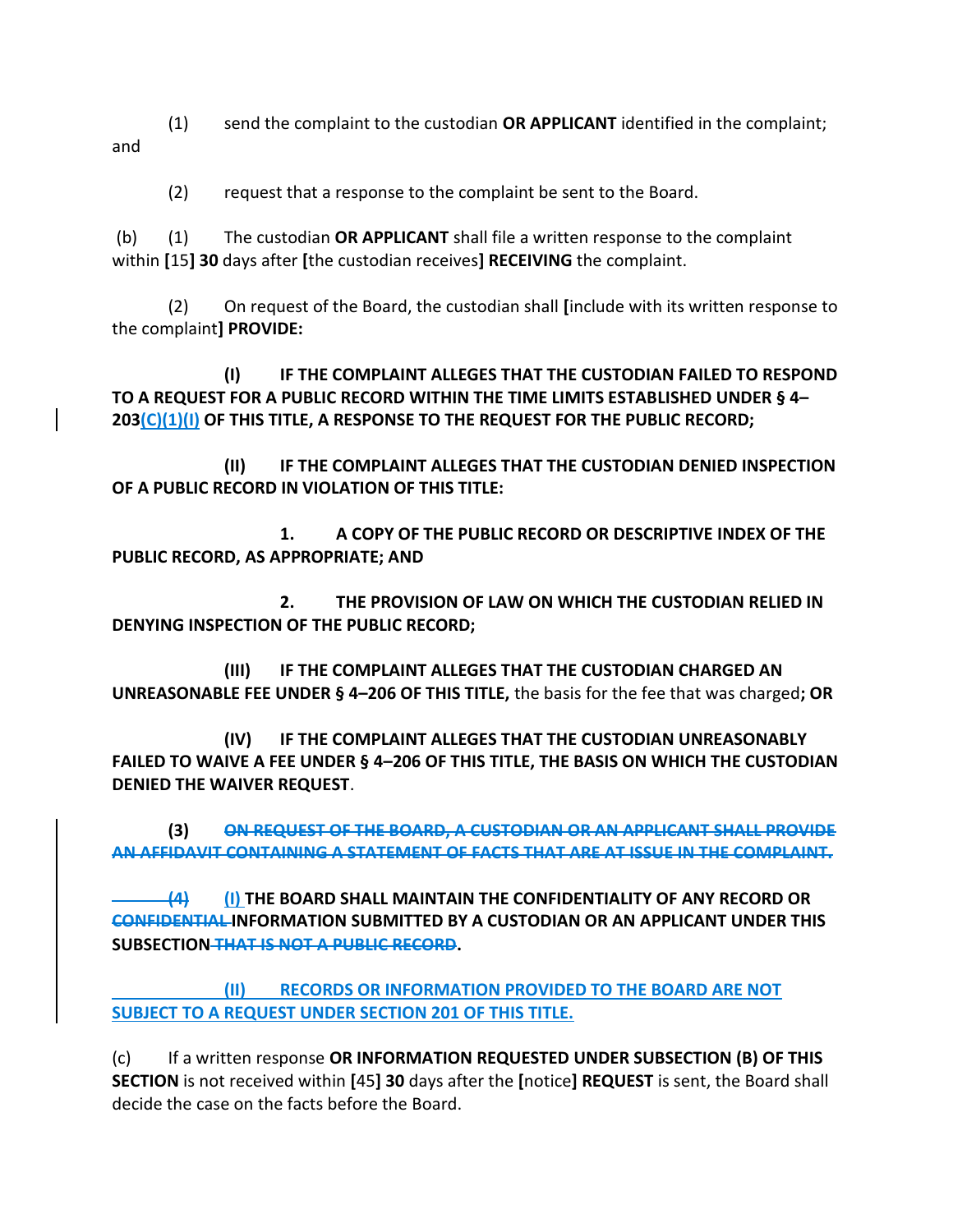4–1A–07.

(a) (1) The Board shall review the complaint and any response.

(2) **[**If the information in the complaint and response is sufficient for making a determination based on the Board's own interpretation of the evidence,**] THE BOARD SHALL ISSUE A WRITTEN OPINION** within 30 days after receiving **[**the response, the Board shall issue a written opinion as to whether a violation of this title has occurred or will occur**] THE WRITTEN RESPONSE AND ALL INFORMATION REQUESTED UNDER § 4–1A–06(B) OF THIS SUBTITLE**.

(b) (1) (i) Subject to subparagraph (ii) of this paragraph, if the Board is unable to reach a determination based on the written submissions before it, the Board may schedule an informal conference to hear from the complainant, the **AFFECTED** custodian **OR APPLICANT**, or any other person with relevant information about the subject of the complaint.

(ii) The Board shall hold the informal conference under subparagraph (i) of this paragraph in a location that is as convenient as practicable to the complainant and the **AFFECTED** custodian **OR APPLICANT**.

(2) When conducting a conference that is scheduled under paragraph (1) of this subsection, the Board may allow the parties to testify by teleconference or submit written testimony by electronic mail.

(3) An informal conference scheduled by the Board is not a contested case within the meaning of § 10–202(d) of the State Government Article.

(4) The Board shall issue a written opinion within 30 days after the informal conference.

(c) (1) If the Board is unable to issue an opinion on a complaint within the time periods specified in subsection (a) or (b) of this section, the Board shall:

(i) state in writing the reason for its inability to issue an opinion; and

(ii) issue an opinion as soon as possible but not later than **[**90**] 120** days after the filing of the complaint.

(2) An opinion of the Board may state that the Board is unable to resolve the complaint.

(d) The Board shall send a copy of the written opinion to the complainant and the affected custodian **OR APPLICANT**.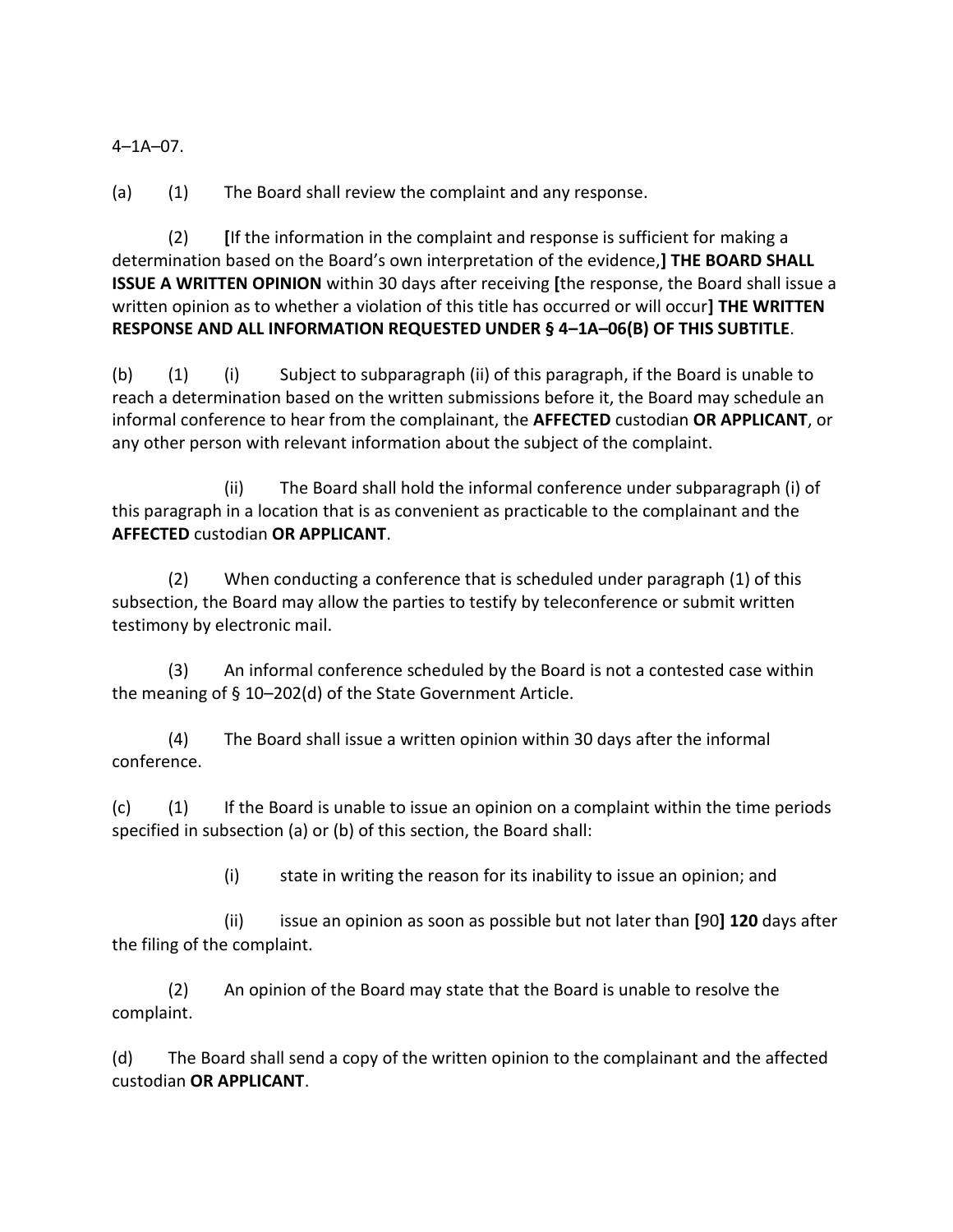$4 - 1B - 01$ .

In this subtitle, "Ombudsman" means the Public Access Ombudsman.

4–1B–02.

(b) **[**The**] SUBJECT TO § 4–1A–03(D)(2) OF THIS TITLE, THE** Office of the Attorney General shall provide office space and staff for the Ombudsman, with appropriate steps taken to protect the autonomy and independence of the Ombudsman.

#### 4–1B–04.

(a) Subject to subsection **[**(b)**] (D)** of this section, the Ombudsman shall make reasonable attempts to resolve disputes between applicants and custodians relating to requests for public records under this title, including disputes over:

(1) the custodian's application of an exemption;

(2) redactions of information in the public record;

(3) the failure of the custodian to produce a public record in a timely manner or to disclose all records relevant to the request;

(4) overly broad requests for public records;

(5) the amount of time a custodian needs, given available staff and resources, to produce public records;

(6) a request for or denial of a fee waiver under § 4–206(e) of this title; and

(7) repetitive or redundant requests from an applicant.

## **(B) WITHIN 90 DAYS AFTER RECEIVING A REQUEST FOR DISPUTE RESOLUTION, UNLESS THE PARTIES MUTUALLY AGREE TO EXTEND THE DEADLINE, THE OMBUDSMAN SHALL ISSUE A FINAL DETERMINATION STATING:**

- **(1) THAT THE DISPUTE HAS BEEN RESOLVED; OR**
- **(2) THAT THE DISPUTE HAS NOT BEEN RESOLVED.**

**(C) IF THE OMBUDSMAN ISSUES A FINAL DETERMINATION STATING THAT THE DISPUTE HAS NOT BEEN RESOLVED, THE OMBUDSMAN SHALL INFORM THE APPLICANT AND THE CUSTODIAN OF THE AVAILABILITY OF REVIEW BY THE BOARD UNDER § 4–1A–04 OF THIS TITLE.**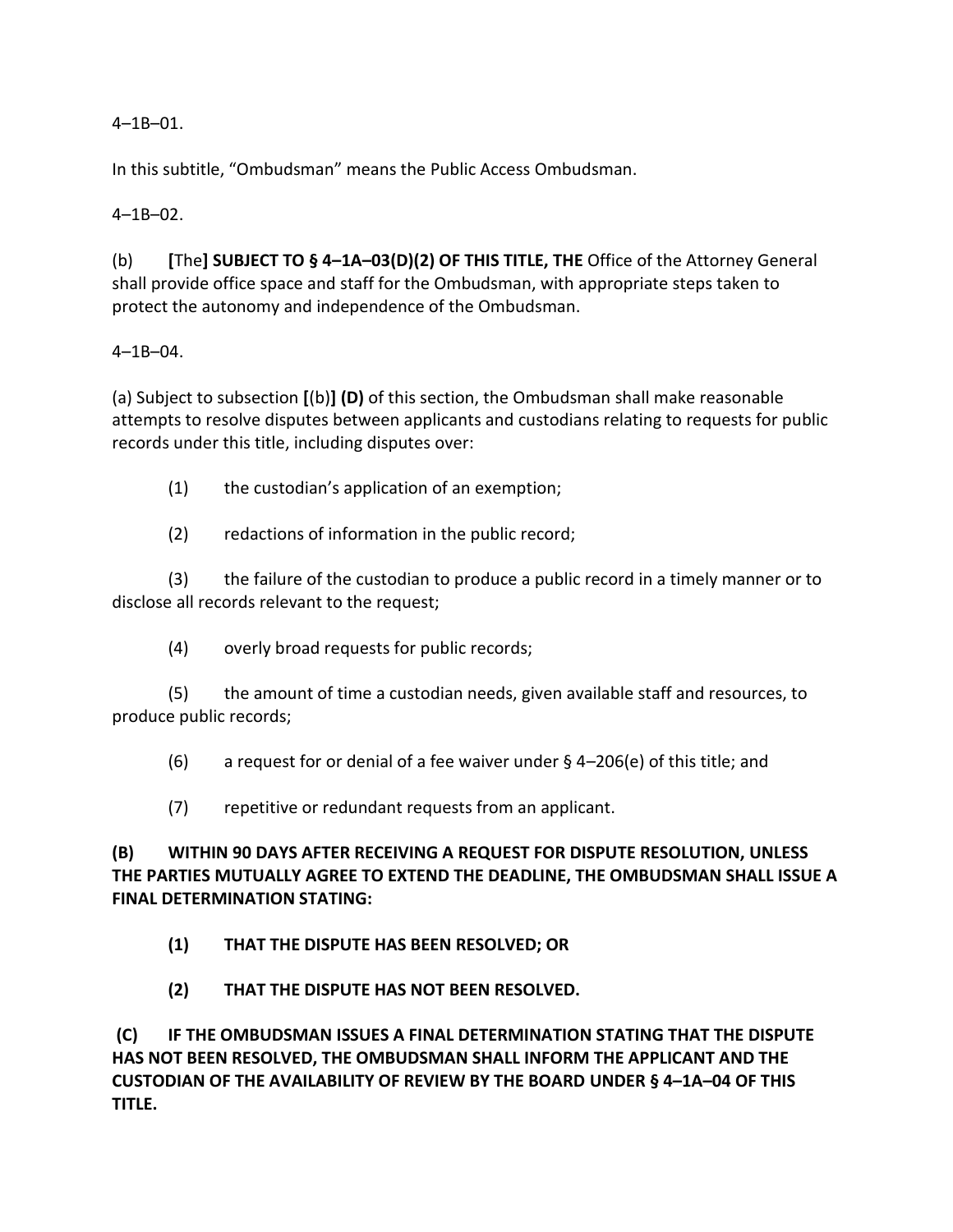**[**(b)**] (D)** (1) When resolving disputes under this section, the Ombudsman may not:

(i) compel a custodian to disclose public records or redacted information in the custodian's physical custody to the Ombudsman or an applicant; or

(ii) except as provided in **[**paragraph**] PARAGRAPHS** (2) **AND (3)** of this subsection, disclose information received from an applicant or custodian without written consent from the applicant and custodian.

(2) The Ombudsman may disclose information received from an applicant or custodian to the assistant Attorney General assigned to the Office of the **PUBLIC ACCESS** Ombudsman **OR TO ANY OTHER PERSON WORKING UNDER THE DIRECTION OF THE OMBUDSMAN, SUBJECT TO THE CONFIDENTIALITY REQUIREMENTS IN § 4-1A-06(B)(4) OF THIS TITLE**.

**(3) THE OMBUDSMAN MAY TRANSFER BASIC INFORMATION ABOUT A DISPUTE, INCLUDING THE IDENTITY OF THE APPLICANT AND CUSTODIAN AND THE NATURE OF THE DISPUTE, TO THE BOARD IF APPROPRIATE STEPS HAVE BEEN TAKEN TO PROTECT THE CONFIDENTIALITY OF COMMUNICATIONS MADE OR RECEIVED IN THE COURSE OF ATTEMPTING TO RESOLVE THE DISPUTE.** 

**(E) (1) ON OR BEFORE OCTOBER 1 EACH YEAR, IN CONJUNCTION WITH THE REPORT OF THE PUBLIC INFORMATION ACT COMPLIANCE BOARD REQUIRED UNDER § 4–1A–04 OF THIS TITLE, THE OMBUDSMAN SHALL SUBMIT A REPORT TO THE GOVERNOR AND, SUBJECT TO § 2–1257 OF THE STATE GOVERNMENT ARTICLE, THE GENERAL ASSEMBLY.**

**(2) THE REPORT SHALL:**

**(I) DESCRIBE THE ACTIVITIES OF THE OMBUDSMAN;**

**(II) STATE THE NUMBER AND NATURE OF REQUESTS FOR DISPUTE RESOLUTION MADE TO THE OMBUDSMAN;**

**(III) DESCRIBE THE AGGREGATE OUTCOMES OF DISPUTE RESOLUTIONS CONDUCTED BY THE OMBUDSMAN;**

**(IV) HIGHLIGHT ANY AREAS OF CONCERN AND RECOMMEND BEST PRACTICES FOR GOVERNMENTAL UNITS IN RESPONDING TO REQUESTS FOR PUBLIC RECORDS UNDER THIS TITLE; AND** 

**(V) RECOMMEND ANY IMPROVEMENTS TO THIS TITLE.**

4–402.